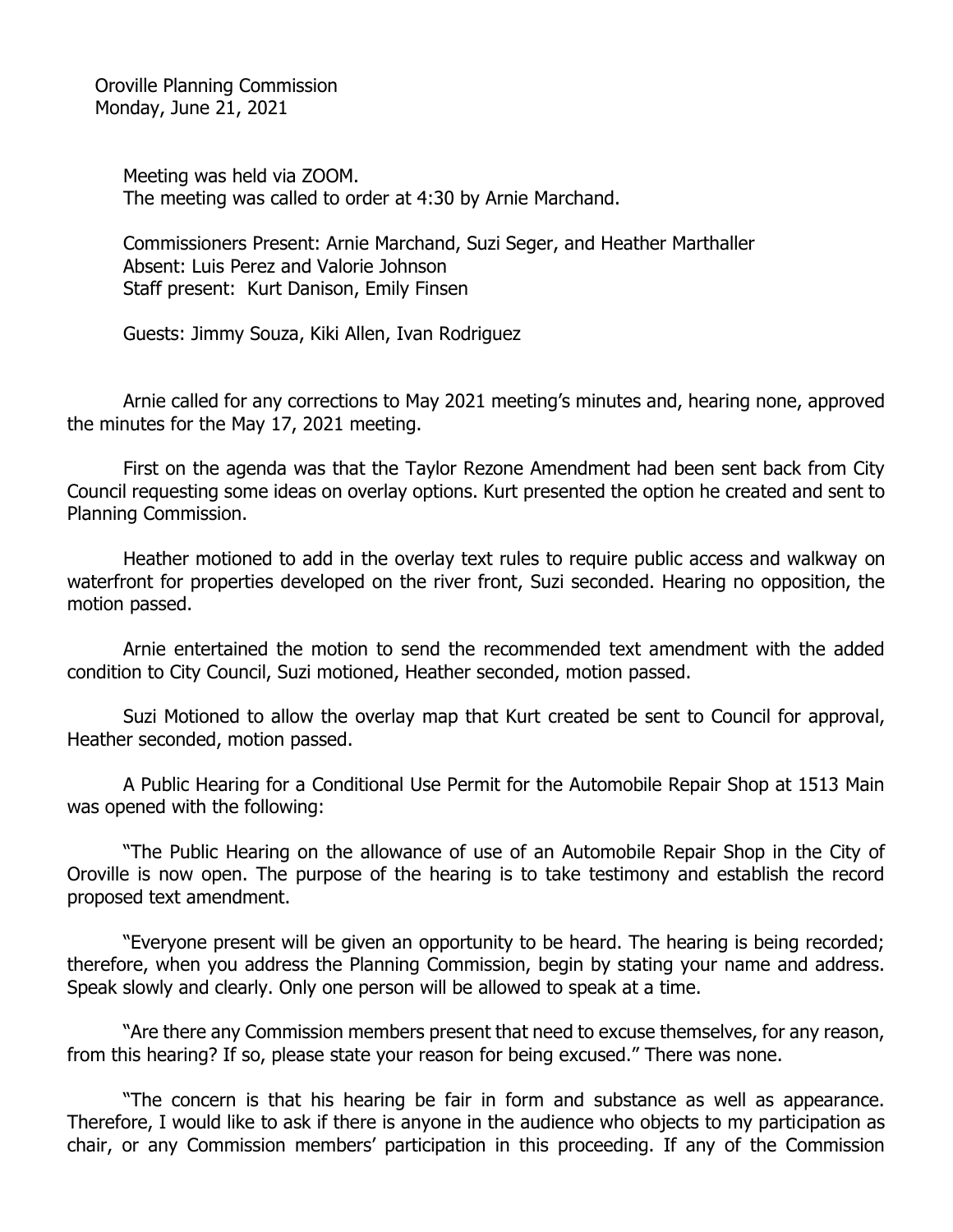members have an interest in this property or issue, stand to gain or lose financial benefit as a result of the outcome of this hearing, or do not believe that you can hear and consider this in a fair and objective manner, then please state that fact now." There was none.

"Has any member of the Planning Commission engaged in communication outside of this hearing with opponents or proponents on this issue to be heard? If so, that Commission member mut place on the record the substance of any such communication so that other interested parties may have the right at this hearing to rebut the substance of the communication.

"The purpose of this hearing is for the planning Commission to hear and consider the pertinent facts relating to the text amendments, and to approve, deny, or approve with conditions. Before hearing from the audience, I am going to introduce Planner Kurt Danison, who will present the staff report."

Kurt then gave the staff report that contained the background information, application process that contained the proposed amendments, comment sheets, SEPA Checklist, and DNS that were sent for comments to the list of agencies and organizations noted in the project file. A notice of application was published in the Gazette-Tribune on April 29, 2021 as was a SEPA Determination of Non-Significance and a Notice of Public Hearing including a link to the Planning Commission Zoom meeting was published on June 9 and 16, 2021. Included was also Staff Recommendations and Findings of Facts.

Following the Staff Report, the hearing was open to both public and Commission comment; Ivan Rodriguez of Oroville stated that he will be recycling the waste created at a proper facility. Arnie asked Mr. Rodriguez if the open lot on his property would be enclosed, Mr. Rodriguez stated it will be used for customer parking. Arnie then asked if the alleyway will be used for any type of parking, Mr. Rodriguez said the alleyway will not be used for such.

Motion to approve the Automobile Shop CUP 21-02 by Suzi, seconded by Heather that the Planning Commission move to recommend the CUP with the following conditions:

- 1. All storage of parts and vehicles being repaired shall either in inside a building or enclosed with a sight obscuring fence;
- 2. Disposal of all automotive fluids must be handled and disposed of in accordance with state and federal law and shall not be dumped into the City's storm or wastewater systems;
- 3. That on-site storage of items, materials, vehicles not related to the permitted auto repair function is prohibited;
- 4. That premises will be kept weed and trash free;
- 5. The permit shall be subject to an annual inspection for compliance with permit conditions, any violations are subject to fines with repeated violations subject to possible revocation of permit.